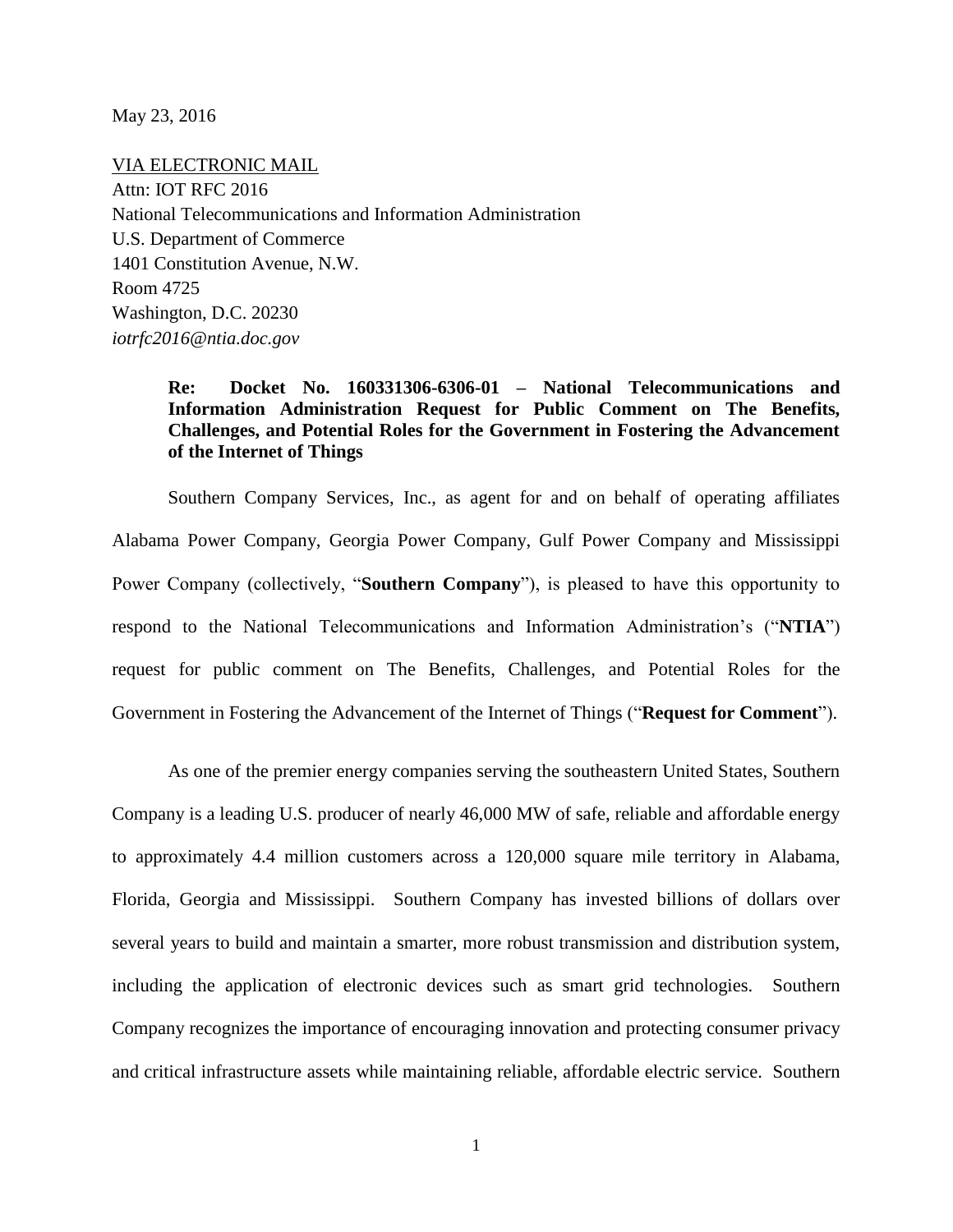Company brands are known for energy innovation, excellent customer service, high reliability and retail electric prices below the national average. In April 2015, Southern Company created a consumer-focused energy innovation hub to continue the legacy of energy innovation that has fueled Southern Company's excellent customer service and reliability.

In light of the foregoing, Southern Company welcomes the emergence of the innovative Internet of Things ("**IoT**") market, and strongly encourages the involvement of all IoT stakeholders in defining how IoT should further evolve, including, without limitation, through the division or classification of the IoT landscape, the creation of standards or regulatory frameworks, and implementation of security protocols.

Southern Company understands that IoT cuts across many segments of the economy and presents various challenges. IoT is a market still in infancy and, as such, lacks standard processes or protocols which contribute to and increase privacy and cybersecurity concerns. Despite such challenges, Southern Company believes that IoT can grow the economy. IoT promises to create jobs, provide a better quality of life for society – including increased individual productivity – and provide for better allocation of personal and business resources.

Further, Southern Company recognizes and appreciates the benefits that could be realized from a standard platform for IoT, as a standard platform would diminish the risk of everevolving protocols and wasted asset investment, and would encourage an energy company such as Southern Company to make utility-scale investments in IoT (or a significant actor in another related industry to make substantial capital investments). For purposes of example, current infrastructure may not be set up properly to handle IoT demands – an AMI network (an infrastructure for gathering and disseminating information at a utility meter) built for a customer billing process may not have the bandwidth to handle connected devices and homes or